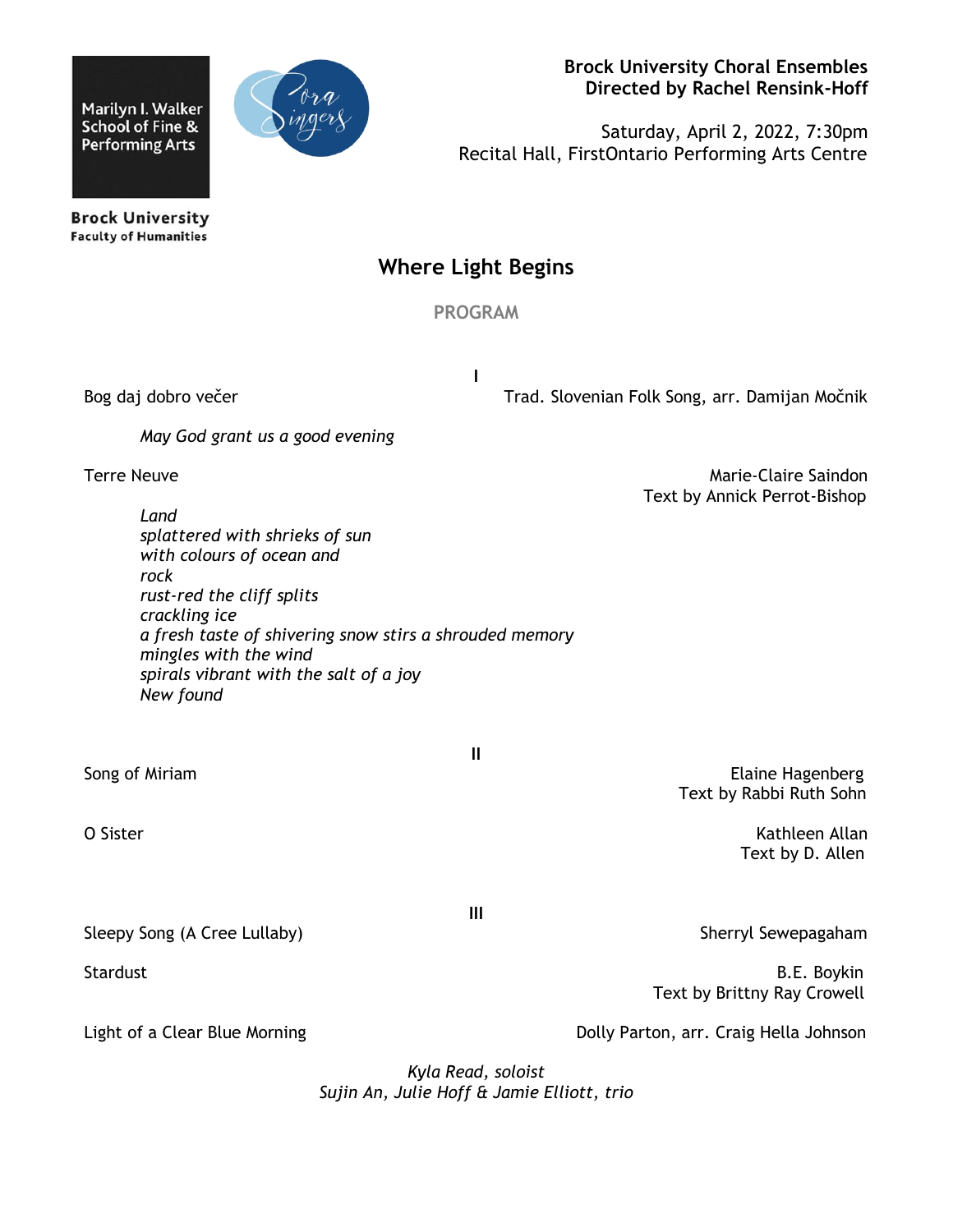|                                                                                                                                                                                                           | IV                                                                                        |
|-----------------------------------------------------------------------------------------------------------------------------------------------------------------------------------------------------------|-------------------------------------------------------------------------------------------|
| <b>Under Pressure</b>                                                                                                                                                                                     | Queen & David Bowie, arr. Mac Huff                                                        |
| <b>Bird Song</b>                                                                                                                                                                                          | The Wailin' Jennys                                                                        |
| When I Rise Up<br>Never One Thing                                                                                                                                                                         | $\mathsf{V}$<br>J. David Moore<br>Text by Wendell Berry<br>May Erlewine, arr. Corie Brown |
| Mis on inimene<br>What is human?<br>The shadow of an angel?<br>Or a cry of yearning<br>Towards a union of souls?<br>Each of us a pipe<br>For God's wind to whistle:<br>Take care, then you are cared for. | VI<br>Pärt Uusberg<br>Text by Doris Kareva                                                |
| We Shall Be Known                                                                                                                                                                                         | Mamuse, arr. Corie Brown                                                                  |
| Will the Circle Be Unbroken?                                                                                                                                                                              | Trad. Appalachian Folk Song, arr. J. David Moore                                          |
| Where the Light Begins                                                                                                                                                                                    | VII<br>Susan LaBarr                                                                       |

Text by Jan Richardson

## **MUSICIANS**

*Rachel Rensink-Hoff, Conductor Erika Reiman, Pianist Devon Fornelli, Guest Percussionist*

SOPRANO 1 Sujin An Samantha DeBoer Lauren Klassen Haley Padbury Andrea Piche Kendall Simon

SOPRANO 2 Kaley Charlton Teresa Cole Julie Hoff Anna Hudlin Katherine Morgan Kyla Read

ALTO 1 Wendy Bulthuis Katie Cornwell Jamie Elliott Jayne Evans Marion Hansen Jennifer Lackey Aimee Pagendam Laurie Reimer Jessica Thorne

ALTO 2 Kate Connors Hyesoon Kim Rachel Janecek Martha Jordan Emily Raney Tanya Steinmetz Heather Wiersma